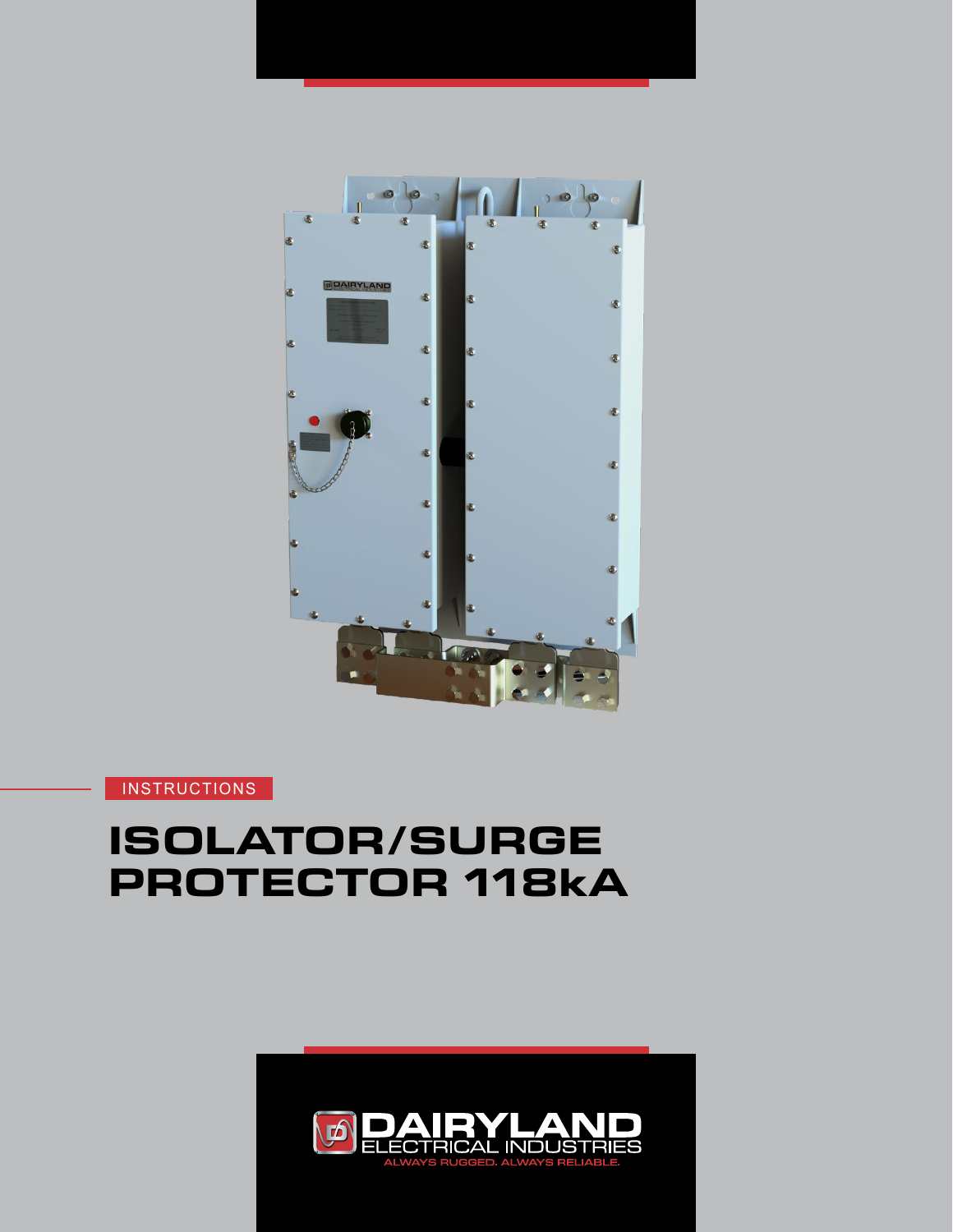#### **INTRODUCTION**

The Isolator/Surge Protector (ISP) is a solid-state, logiccontrolled device which provides DC isolation and AC grounding/coupling of cathodically protected systems. The system on which this product is installed should be compatible with the product ratings below.

Note: For more information on the ISP product, please view the full ISP Technical Literature.

#### **RATINGS**

The code letters in the following ratings tables refer to the model number position. See product nameplate.

#### **INSTALLATION INSTRUCTIONS**

Ambient Operating Temperature -40°F to +150°F (-40°C to +65°C)

#### **Typical Model Structure**

ISP-A-B-C-D-E-F

| <b>Lightning Current Rating</b><br>$(8 \times 20$ waveform) |              |  |  |
|-------------------------------------------------------------|--------------|--|--|
| "A" Code                                                    | Peak Amperes |  |  |
| 75                                                          | 75.000       |  |  |
| Note: 8 x 20 micro-second waveform                          |              |  |  |

| <b>Voltage Blocking Rating</b> |                   |  |  |
|--------------------------------|-------------------|--|--|
| "B" Code                       | <b>Volts Peak</b> |  |  |
| 12.5                           | 12.5              |  |  |
| 20 (Alternate)                 | 20                |  |  |

| <b>AC Fault Current Ratings</b><br>(Amps AC-RMS Symmetrical) |      |      |      |      |
|--------------------------------------------------------------|------|------|------|------|
| 60 Hz "C" Code<br>Cycles                                     |      |      |      |      |
|                                                              |      | 10   | 30   | 60   |
| 118kA                                                        | 96kA | 75kA | 54kA | 40kA |

| <b>Steady-State Current Ratings</b><br>(Amps AC-RMS Symmetrical) |         |  |
|------------------------------------------------------------------|---------|--|
| 60 Hz "D" Code                                                   | Amperes |  |
| 120                                                              | 120     |  |

If there is DC voltage across the ISP that is above normal cathodic protection voltages, the steady-state current must be derated from the above values as illustrated in the ISP technical literature.

| Enclosure |                 |  |  |
|-----------|-----------------|--|--|
| "E" Code  | Type            |  |  |
| ΝS        | Non-Submersible |  |  |

The enclosure is made of 14 gauge (0.0747" thick) #304 series stainless steel and is rated NEMA 4X. It is rain-tight and suitable for outdoor application.

Two hole NEMA terminals are furnished as standard equipment.

The enclosure is isolated from the both terminals as furnished. The enclosure should be grounded externally to the positive terminal, and the positive terminal should be connected to electrical system ground.

#### **MODEL CODE "F"**

மி

TP = Test Point. (Optional) This ISP is furnished with a multipin connector through which the unit can be comprehensively tested in-situ with a field tester available for rent from Dairyland Electrical Industries.

Rev4 = Rev. 4 of logic/control circuit (current version).

40 = Maximum allowable DC current that can be flowing through the ISP when in its conducting mode and still enable the device to be automatically reset back to its normal mode after a fault condition.

 $L = Red LED$  indicator that will flash about once per second only if the DC voltage is above the voltage blocking level (i.e., about 12.5 volts) or if the steady state AC current is above the steady state rating for this model (i.e., above 120A). Should either of these conditions occur, consult DEI. Under normal operating conditions this LED should always be off.

Note: If either of the above conditions occur, there will be an audible "clicking" sound as the thyristors are being switched

#### **Typical Catalog Number**

ISP-75-12.5-118-120-NS-TP-Rev4-40L

**DAIRYLAND ELECTRICAL INDUSTRIES | 608.877.9900 | DAIRYLAND.COM**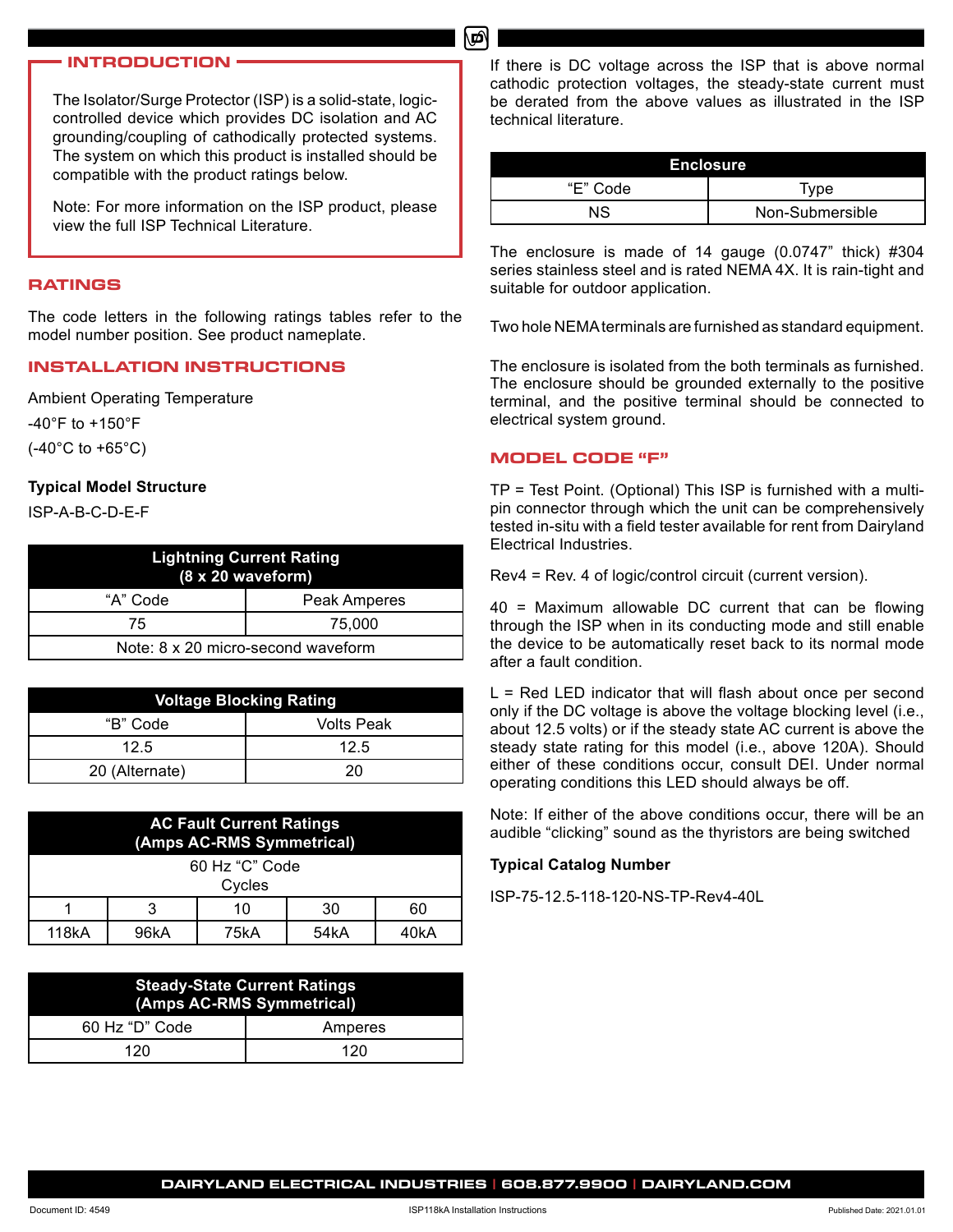#### **INSTALLATION INSTRUCTIONS**

These general instructions apply to all applications.

# **WARNING**

During installation, the voltage on the structure may rise to an unsafe level (i.e., due to induced AC, AC fault or lightning on the structure). Sparking and current flow may occur when connecting or disconnecting decouplers or over-voltage protectors. Assure that this does not occur in hazardous locations where gases or vapors may be present. All necessary safety precautions must be taken by the user to avoid unsafe worker conditions, including arcing, in accordance with applicable industry and/or company-required practices. Dairyland provides suggested procedures for installing and operating this equipment (See the section on Worker Safety). But the user must be responsible for and approve the procedures to be used by its workers when installing the equipment because Dairyland cannot be familiar with each user's safety guidelines.

#### **Worker Safety**

For worker safety during installation, it is recommended that the user obtain certain equipment; namely a pair of electrically insulated gloves, a shorting cable approximately 3 ft (0.91 m) long with insulated clamps on each end, and a multi-meter to measure AC voltage. The following installation procedure assumes that these items are available. It is suggested that a grounding jumper be used as a safety precaution in the event the lead to the structure rises to an unsafe potential when it is disconnected during the installation process or if an electrical disturbance occurs while the decoupler is being installed. Be sure to remove the grounding jumper after the decoupler is completely installed. If the structure voltage is not at a safe touch potential (i.e.,>15VAC to ground per NACE SP0177), then insulating gloves should be used.

#### **Mounting**

Mounting is to be made as close as possible to the connection points, using four 3/8" diameter bolts (user furnished).

#### **Polarity**

The positive terminal (i.e., the terminal toward the bottom of the enclosure) of the ISP is to be connected to ground.

The negative terminal (i.e., the terminal toward the top of the enclosure) is to be connected to the cathodically protected cable casing.

#### **Lead Connections**

The leads should be cut to the shortest possible length and should run in the most direct manner to the points of connection. (This will minimize the voltage developed between the connection points due to lead inductance when subject to lightning and/or switching transients.)

#### **Field-Testing**

டி

This ISP can be field tested in place with a custom designed field tester available from Dairyland Electrical Industries.

Field testing is suggested if a problem with the ISP function is suspected or following a major fault on the cable being protected.

Note: The ISP Tester was not originally designed to for this subsequent product variation; hence, when testing, an error message will appear for Test # 2 that says "+ By-Pass Logic Fault" and Test # 7 "- By-Pass Logic Fault". This is normal when the ISP Tester is used to test this model. These two specific error messages are not valid as proven by other factory tests that were conducted prior to shipment. All other tests should read "Normal". To provide a "Normal" readout for all tests (as is the case when testing standard ISP's) would require considerable reprogramming of the tester. This is not warranted due to the small number of ISPs furnished with this fault current rating.

If ISP is equipped with the Test Point option, its cap must be firmly tightened when not in use.

## **APPENDIX TO INSTALLATION INSTRUCTIONS**

#### **ISP Installation Measurements – Optional**

Measurements may be taken at the time of installation to:

- 1) become familiar with the ISP, or
- 2) verify that the appropriate model number (i.e., ratings) was selected.

This information will help to assure that the ISP is applied within its intended ratings under steady-state operating conditions.

#### **Equipment Required**

- A multimeter with AC/DC amperes, volts, ohms.
- A clamp-on AC ammeter
- A Hall Effect clamp-on DC ammeter with mA resolution

# **Prior to Installation: ISP Test**

It is suggested that a user become familiar with the ISP's response to a DC ohmmeter connected across its terminals. Knowing this characteristic of the ISP can prove useful in future field testing. Proceed with this test as follows:

- Set the multimeter on the lowest DC ohms scale. Momentarily provide a short-circuit between the two ISP terminals to assure that there is no residual charge in the capacitor in the ISP. While observing the meter, connect it across the ISP terminals; positive meter lead to (+) terminal, negative meter lead to (-) terminal.
- For a functional unit, the DC resistance upon initial contact will begin at essentially zero ohms and then gradually increase to a value of several thousand ohms or more (if necessary, adjust the ohms scale to observe).

**DAIRYLAND ELECTRICAL INDUSTRIES | 608.877.9900 | DAIRYLAND.COM**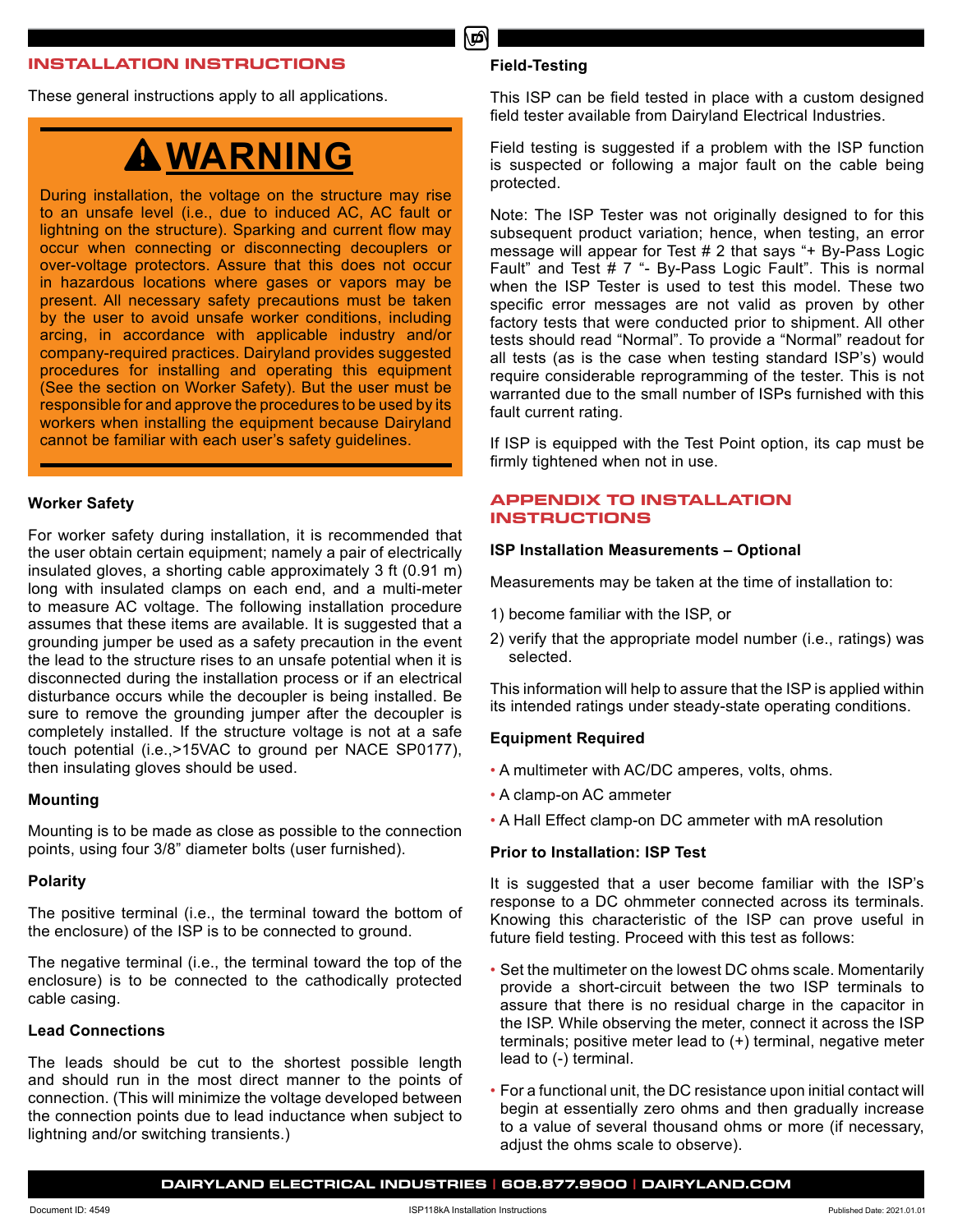• For a non-functional unit, the DC resistance is typically about one ohm or less.

This check may be repeated several times if desired, if between each test the two terminals of the ISP are momentarily "short circuited" to remove any residual charge on the internal DC blocking/AC by-pass capacitor.

# **Testing for System Characteristics Before ISP Installation**

It is desirable to know the system characteristics to assure that the steady-state conditions that will be imposed on the ISP are within the rating selected. To make this determination, measure the following parameters between the two points to which the ISP will be connected.

• Measure "open circuit" voltage:

The "open circuit" voltage is the voltage measured between the two points to which the ISP will be connected.

VDC = Volts

VAC-RMS = | Volts

• Measure "short circuit" current:

The "short circuit" current is the current that will flow through a solid bond between the two points to which the ISP will be connected.

 $IDC = |$  Amperes

$$
IAC-RMS = \boxed{\qquad} \text{Amperes}
$$

• Calculate the peak AC current through the ISP, and the peak AC voltage across the ISP after it will be installed, using the following formulas:

IAC peak = IAC-RMS x 1.414

Amperes

VAC peak  $=$  IAC peak x XC

= Volts

For 60 Hz systems:

XC = 0.066 ohms if "D"Code = 120

 $V(TOTAL) = VT = VDC + VAC peak$ 

= Volts

# **Verifying ISP Ratings for Application**

To verify that the ISP has been properly selected and installed, compare the above measured/calculated values against the model number as follows:

• If position B of the model number is 12.5, then V(TOTAL) should be less than 10 volts and if position B is 20, then V(TOTAL) should be less than 17 volts.

#### **Maximum Steady-State Current Allowable**

The maximum steady-state AC current flowing thorough the ISP should always be less that the value shown for the "D" Code position in the nameplate model number and as identified in the ratings section of these instructions.

# **After Installation**

Assuming that the ISP is connected to a system compatible with its steady-state ratings, the following information will be helpful in "after installation" analysis.

• The ISP should be completely silent (noise free). If an audible clicking sound is heard, the ISP is being subject to an AC current that is above its rating for the DC voltage applied. This sound is caused by a magnetic effect of certain solidstate components and is not any form of electrical arcing. In addition, a red indicator on the cover of the ISP will flash intermittently. (Indicator is furnished with non-submersible enclosures only.) Should this occur, consult Dairyland Electrical Industries as a higher steady-state current rating is required for this application.

A partial test to verify that the ISP is functioning properly is to compare the VAC-RMS measured after installation to the calculated VAC-RMS. These values should be approximately equal.

 $VAC-RMS$  (measured) =  $|$  Volts

Note: The value of "VAC-RMS (measured)" may be significantly lower than the open-circuit VAC-RMS measured before the ISP was installed (as recorded above), this is an intended effect of the ISP's low impedance to AC.

VAC-RMS calculated = IAC-RMS

(measured) x XC

 $IAC-RMS = \n\begin{bmatrix}\n\end{bmatrix}$  Amperes

 $XC =$  | Ohms

VAC-RMS calculated  $=$   $\vert$  Volts

## **Example**

Assume IAC (measured)

= 10.0 Amperes AC-RMS

VAC (calculated) = 10.0 x 0.066

= 0.66 Volts AC-RMS

Assume VAC (measured) = 2.60 Volts

Therefore, since VAC (measured) is approximately equal to VAC (calculated), the unit is functional. For this same model unit in the failed mode,

VAC (measured) = 0.02 Volts would be a typical value.